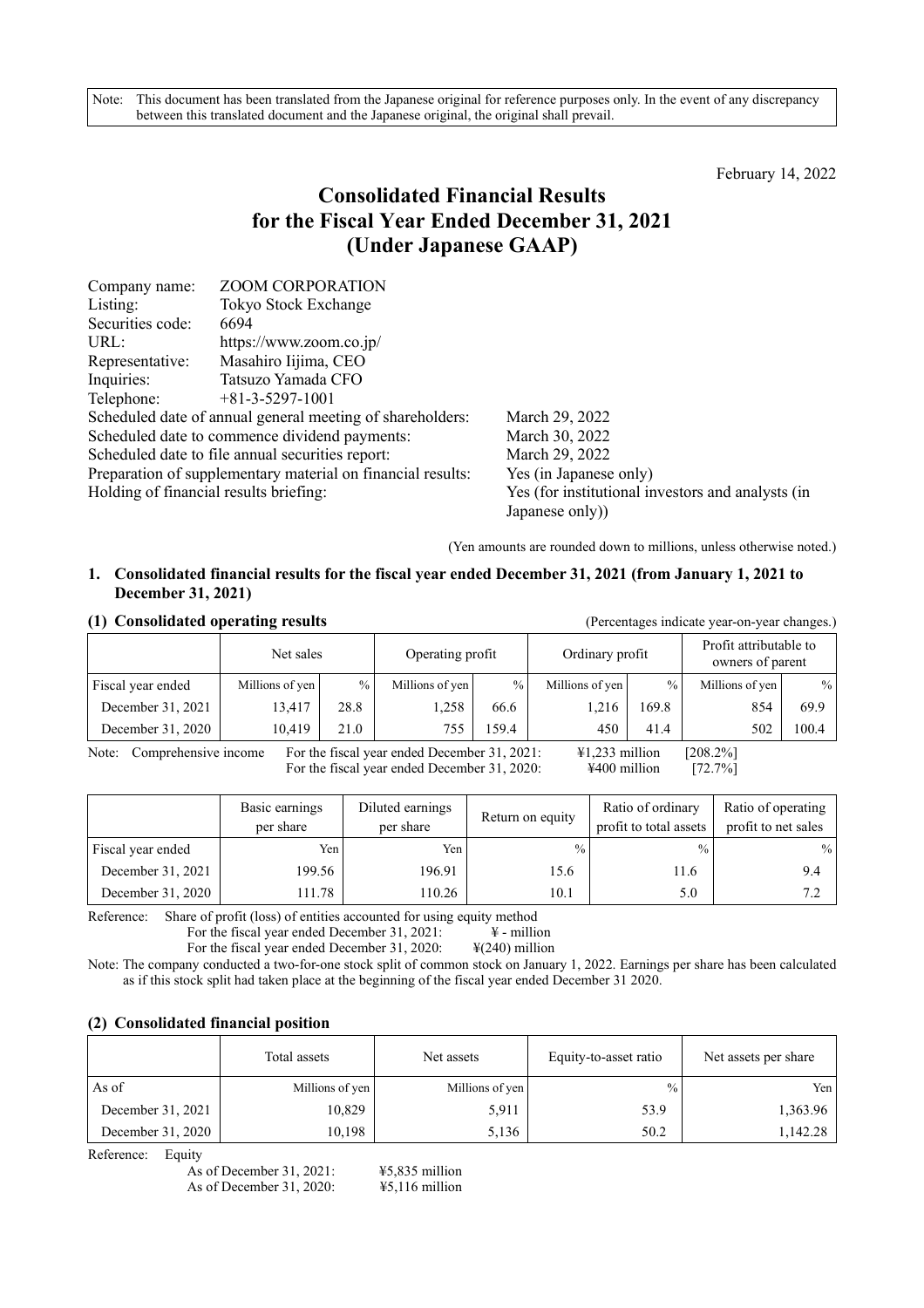Note: The company conducted a two-for-one stock split of common stock on January 1, 2022. Net assets per share has been calculated as if this stock split had taken place at the beginning of the fiscal year ended December 31 2020.

#### **(3) Consolidated cash flows**

|                   | Cash flows from<br>operating activities | Cash flows from<br>investing activities | Cash flows from<br>financing activities | Cash and cash<br>equivalents at end of<br>period |
|-------------------|-----------------------------------------|-----------------------------------------|-----------------------------------------|--------------------------------------------------|
| Fiscal year ended | Millions of yen                         | Millions of yen                         | Millions of yen                         | Millions of yen                                  |
| December 31, 2021 | 637                                     | (478)                                   | (937)                                   | 2,032                                            |
| December 31, 2020 | 990                                     | (1,269)                                 | 716                                     | 2,697                                            |

#### **2. Cash dividends**

|                                                       |                      |                       | Annual dividends per share | Total cash         |        | Ratio of             |                                |                                              |
|-------------------------------------------------------|----------------------|-----------------------|----------------------------|--------------------|--------|----------------------|--------------------------------|----------------------------------------------|
|                                                       | First<br>quarter-end | Second<br>quarter-end | Third<br>quarter-end       | Fiscal<br>year-end | Total  | dividends<br>(Total) | Payout ratio<br>(Consolidated) | dividends to<br>net assets<br>(Consolidated) |
|                                                       | Yen                  | Yen                   | Yen <sub>1</sub>           | Yen                | Yen    | Millions of yen      | $\frac{0}{0}$                  | $\%$                                         |
| Fiscal year ended<br>December 31, 2020                |                      | 0.00                  |                            | 62.00              | 62.00  | 138                  | 27.7                           | 2.8                                          |
| Fiscal year ended<br>December 31, 2021                |                      | 0.00                  |                            | 102.00             | 102.00 | 218                  | 25.6                           | 4.1                                          |
| Fiscal year ending<br>December 31, 2022<br>(Forecast) |                      | 0.00                  |                            | 50.00              | 50.00  |                      | 53.8                           |                                              |

Note: The company conducted a two-for-one stock split of common stock on January 1, 2022. For the fiscal year ended December 31, 2020 and the fiscal year ended December 31, 2021, the actual amounts of dividends prior to the stock split are presented.

#### **3. Forecast of consolidated financial results for the fiscal year ended December 31, 2022 (from January 1, 2022 to December 31, 2022)**

|           | Net sales       |       | Operating profit  |        | Ordinary profit   |        | Profit attributable to<br>owners of parent |           | Basic earnings<br>per share |
|-----------|-----------------|-------|-------------------|--------|-------------------|--------|--------------------------------------------|-----------|-----------------------------|
|           | Millions of yen |       | % Millions of yen |        | % Millions of yen |        | % Millions of yen                          | $\%$      | Yen                         |
| Full Year | 13,000          | (3.1) | 700               | (44.4) | 650               | (46.6) |                                            | 400(53.2) | 92.87                       |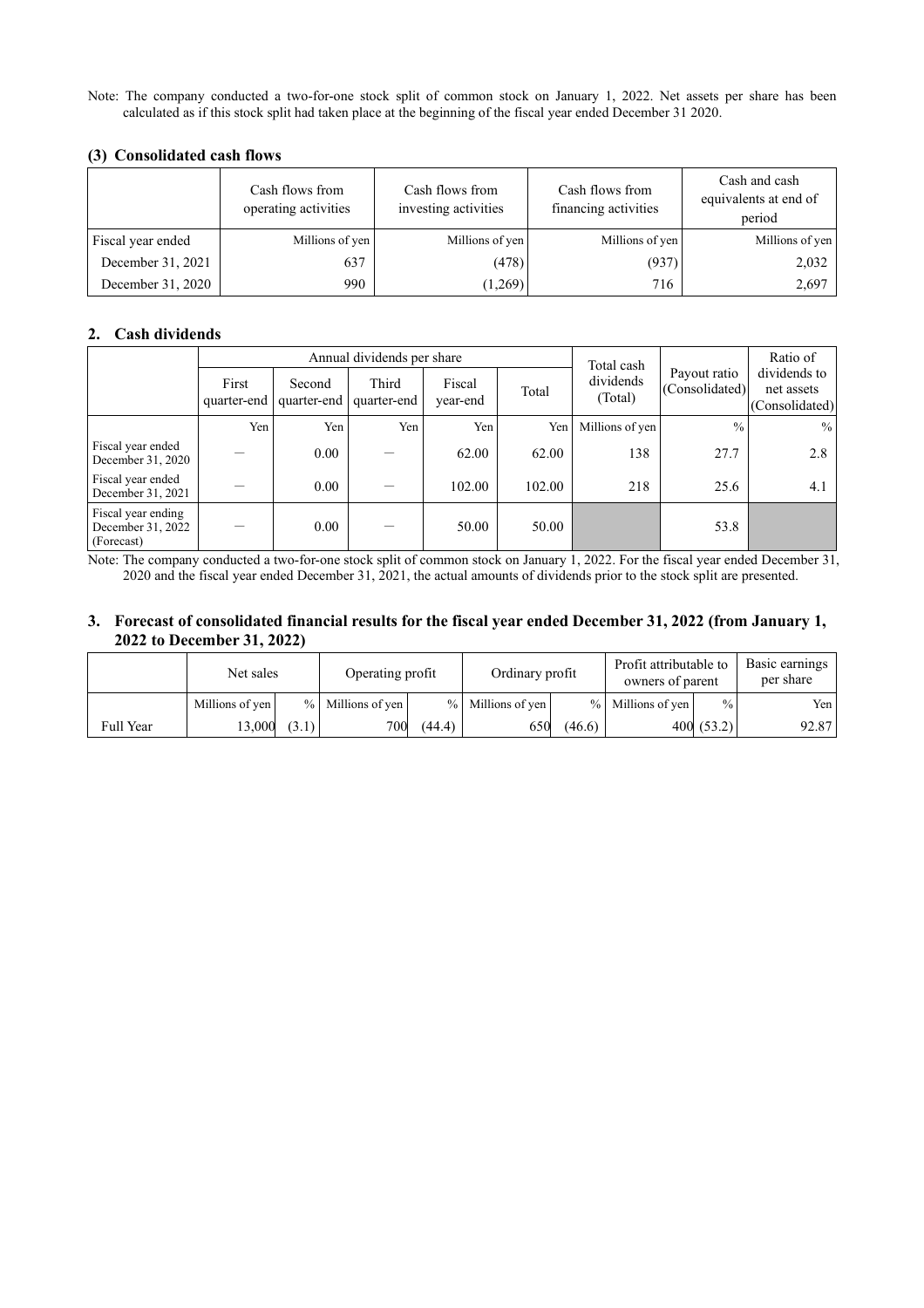#### **\* Notes**

- (1) Changes in significant subsidiaries during the period (changes in specified subsidiaries resulting in the change in scope of consolidation): /None
	- Newly included: companies (Company name) Excluded: - companies (Company name)
- (2) Changes in accounting policies, changes in accounting estimates, and restatement
	- (i) Changes in accounting policies due to revisions to accounting standards and other regulations: None
	- (ii) Changes in accounting policies due to other reasons: None
	- (iii) Changes in accounting estimates: None
	- (iv) Restatement: None
- (3) Number of issued shares (common shares)
	- (i) Total number of issued shares at the end of the period (including treasury shares)

| As of December 31, 2021 | 4,594,824 shares |
|-------------------------|------------------|
| As of December 31, 2020 | 4,594,824 shares |

(ii) Number of treasury shares at the end of the period

| As of December 31, 2021 | 316,138 shares   |
|-------------------------|------------------|
| As of December 31, 2020 | $115,462$ shares |

(iii) Average number of shares outstanding during the period

| Fiscal vear ended December 31, 2021 | 4,279,837 shares |
|-------------------------------------|------------------|
| Fiscal vear ended December 31, 2020 | 4.498.419 shares |

Note: The company conducted a two-for-one stock split of common stock on January 1, 2022. Total number of issued shares, Number of treasury shares and Average number of shares outstanding has been calculated as if this stock split had taken place at the beginning of the fiscal year ended December 31, 2020.

#### **[Reference] Overview of non-consolidated financial results**

#### **1. Non-consolidated financial results for the fiscal year ended December 31, 2021 (from January 1, 2021 to December 31, 2021)**

#### **(1) Non-consolidated operating results** (Percentages indicate year-on-year changes.)

|                   | Net sales       |               | Operating profit |               | Ordinary profit |       | Profit          |               |
|-------------------|-----------------|---------------|------------------|---------------|-----------------|-------|-----------------|---------------|
| Fiscal year ended | Millions of yen | $\frac{0}{0}$ | Millions of yen  | $\frac{0}{0}$ | Millions of yen | $\%$  | Millions of yen | $\frac{9}{6}$ |
| December 31, 2021 | 9.594           | 19.0          | 1,012            | 137.9         | 990             | 148.1 |                 | 430.4         |
| December 31, 2020 | 8.059           | 14.1          | 425              | 83.8          | 399             | 32.9  | 146             | (41.3)        |

|                   | Basic earnings<br>per share | Diluted earnings<br>per share |
|-------------------|-----------------------------|-------------------------------|
| Fiscal year ended | Yen                         | Yen                           |
| December 31, 2021 | 181.23                      | 178.82                        |
| December 31, 2020 | 32.51                       | 32.07                         |

Note: The company conducted a two-for-one stock split of common stock on January 1, 2022. Earnings per share has been calculated as if this stock split had taken place at the beginning of the fiscal year ended December 31, 2020.

#### **(2) Non-consolidated financial position**

|                   | Total assets    | Net assets      | Equity-to-asset ratio | Net assets per share |
|-------------------|-----------------|-----------------|-----------------------|----------------------|
| As of             | Millions of yen | Millions of yen | $\frac{0}{0}$         | Yen                  |
| December 31, 2021 | 8,396           | 4,595           | 54.7                  | 1,074.07             |
| December 31, 2020 | 8.469           | 4.278           | 50.5                  | 955.13               |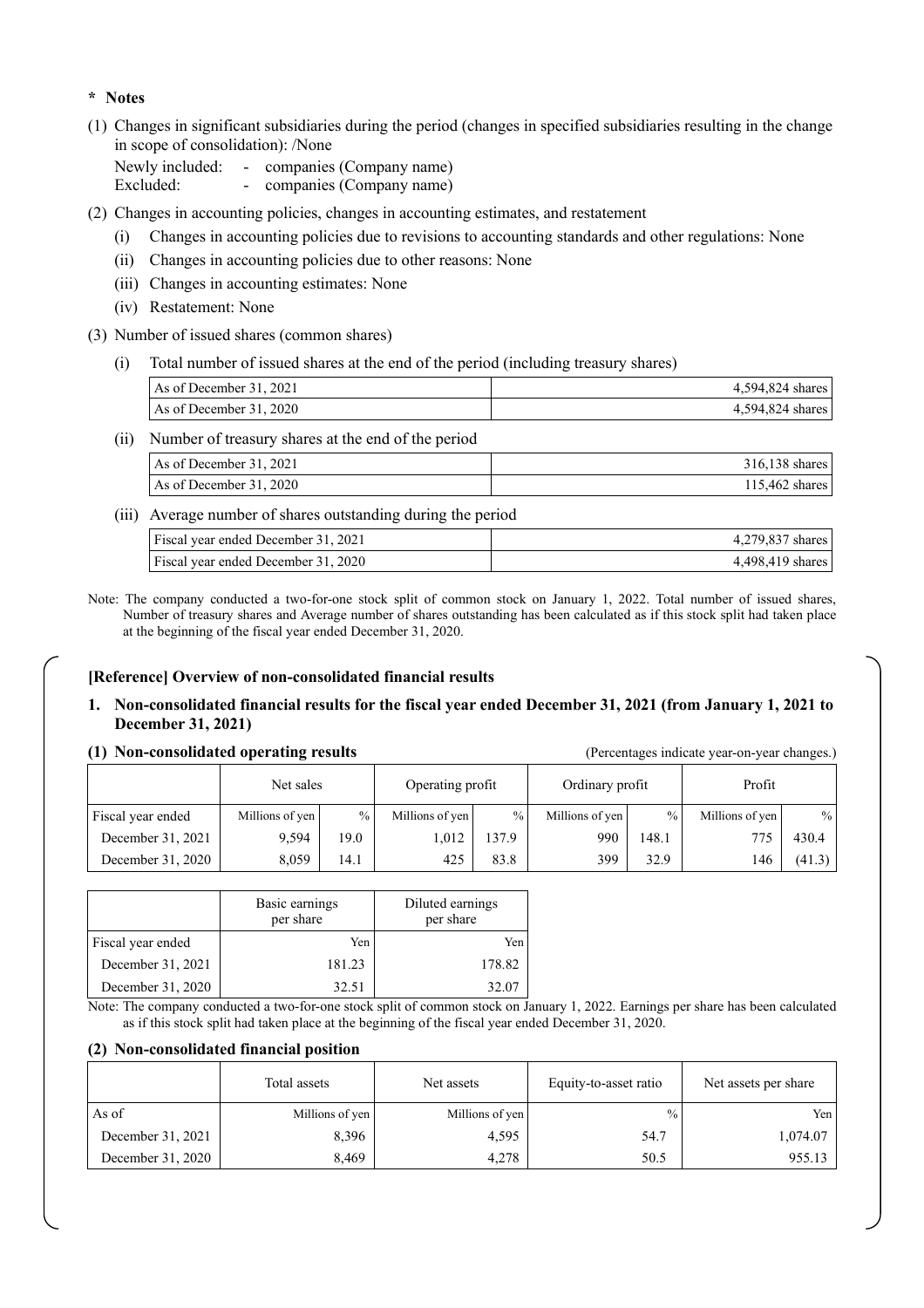| Reference: Equity |                             |                |
|-------------------|-----------------------------|----------------|
|                   | As of December $31, 2021$ : | ¥4,595 million |
|                   | As of December $31, 2020$ : | ¥4,278 million |

- Note: The company conducted a two-for-one stock split of common stock on January 1, 2022. Net assets per share has been calculated as if this stock split had taken place at the beginning of the fiscal year ended December 31, 2020
- \* Financial results reports are exempt from audit conducted by certified public accountants or an audit corporation.
- \* Proper use of earnings forecasts, and other special matters

The forecasted financial information described above are based on information currently available to and assumption considered to be reasonable. Actual financial results may differ significantly due to potential risks and uncertainties.

The Company plans to hold a financial results meeting for institutional investors and analysts on February 18, 2022. The materials for this financial results meeting shall be posted on the Company's website after the meeting has been held as soon as possible.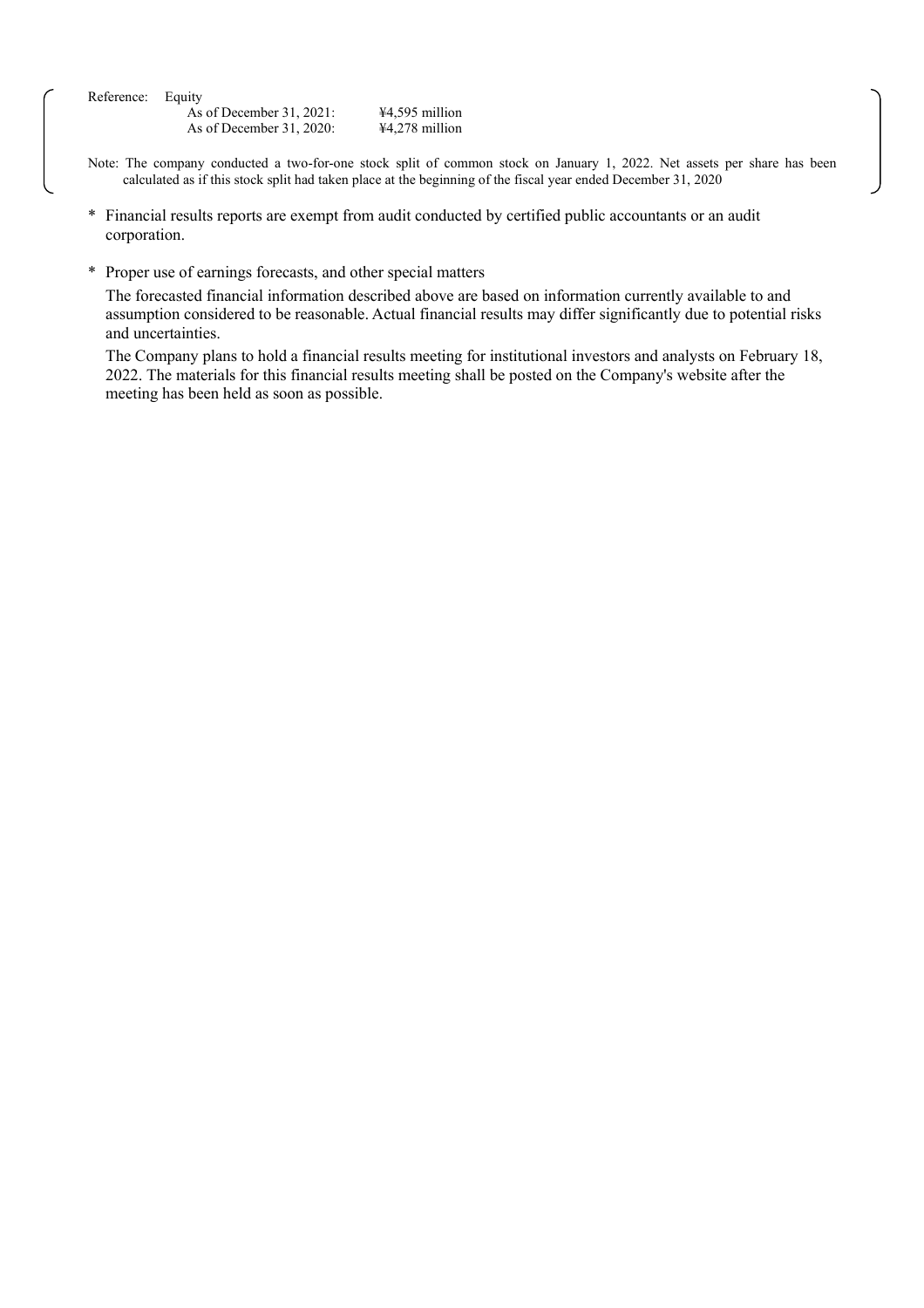# **Contents of the Attached Materials**

- **1. Consolidated financial statements**
- (1)Consolidated balance sheets
- (2)Consolidated income statements
- (3)Consolidated comprehensive income statements
- (4)Consolidated cash flow statements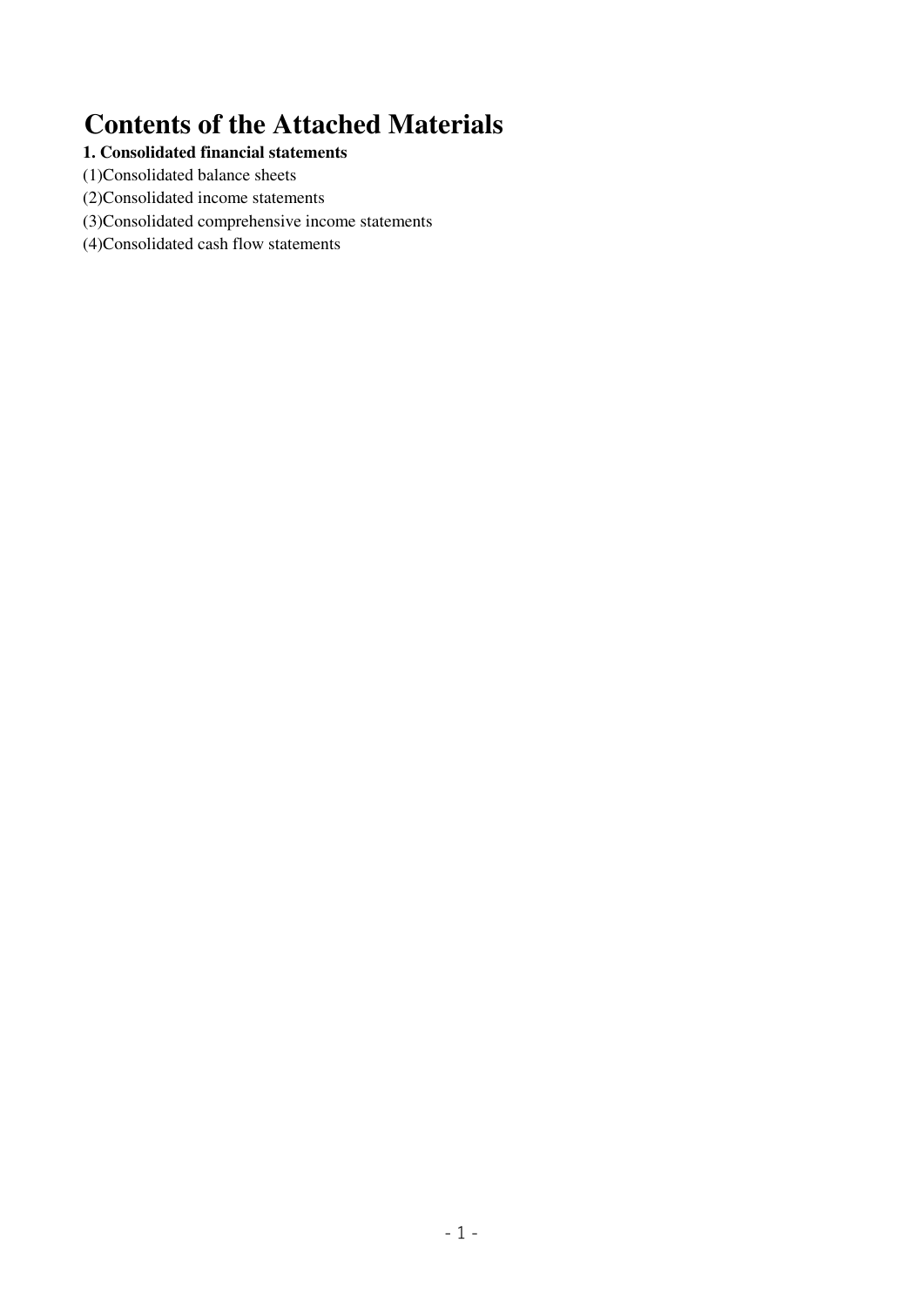# **1. Consolidated financial statements**

(1)Consolidated balance sheets

|                                        |                    | (Million yen)      |
|----------------------------------------|--------------------|--------------------|
|                                        | As of December 31, | As of December 31, |
|                                        | 2020               | 2021               |
| <b>Assets</b>                          |                    |                    |
| <b>Current</b> assets                  |                    |                    |
| Cash and deposits                      | 2,731              | 2,067              |
| Accounts receivable - trade            | 1,658              | 1,950              |
| Merchandise and finished goods         | 2,516              | 2,963              |
| Raw materials and supplies             | 117                | 155                |
| Accounts receivable - other            | 417                | 544                |
| Other                                  | 252                | 371                |
| Allowance for doubtful accounts        | (32)               | (18)               |
| Current assets total                   | 7,661              | 8,035              |
| Non-currents assets                    |                    |                    |
| Property, plant and equipment          |                    |                    |
| Buildings and structures, net          | 35                 | 30                 |
| Machinery, equipment and vehicles, net | 8                  | 6                  |
| Tools, furniture and fixtures, net     | 352                | 372                |
| Leased assets, net                     | 69                 | 57                 |
| Construction in progress               | 61                 | 80                 |
| Property, plant and equipment total    | 526                | 548                |
| Intangible assets                      |                    |                    |
| Goodwill                               | 1,309              | 1,397              |
| Other                                  | 83                 | 79                 |
| Intangible assets total                | 1,393              | 1,476              |
| Investments and other assets           |                    |                    |
| Investment securities                  | 20                 | 23                 |
| Deferred tax assets                    | 511                | 590                |
| Other                                  | 83                 | 348                |
| Allowance for doubtful accounts        |                    | (192)              |
| Investments and other assets total     | 616                | 769                |
| Non-current assets total               | 2,536              | 2,794              |
| Assets total                           | 10,198             | 10,829             |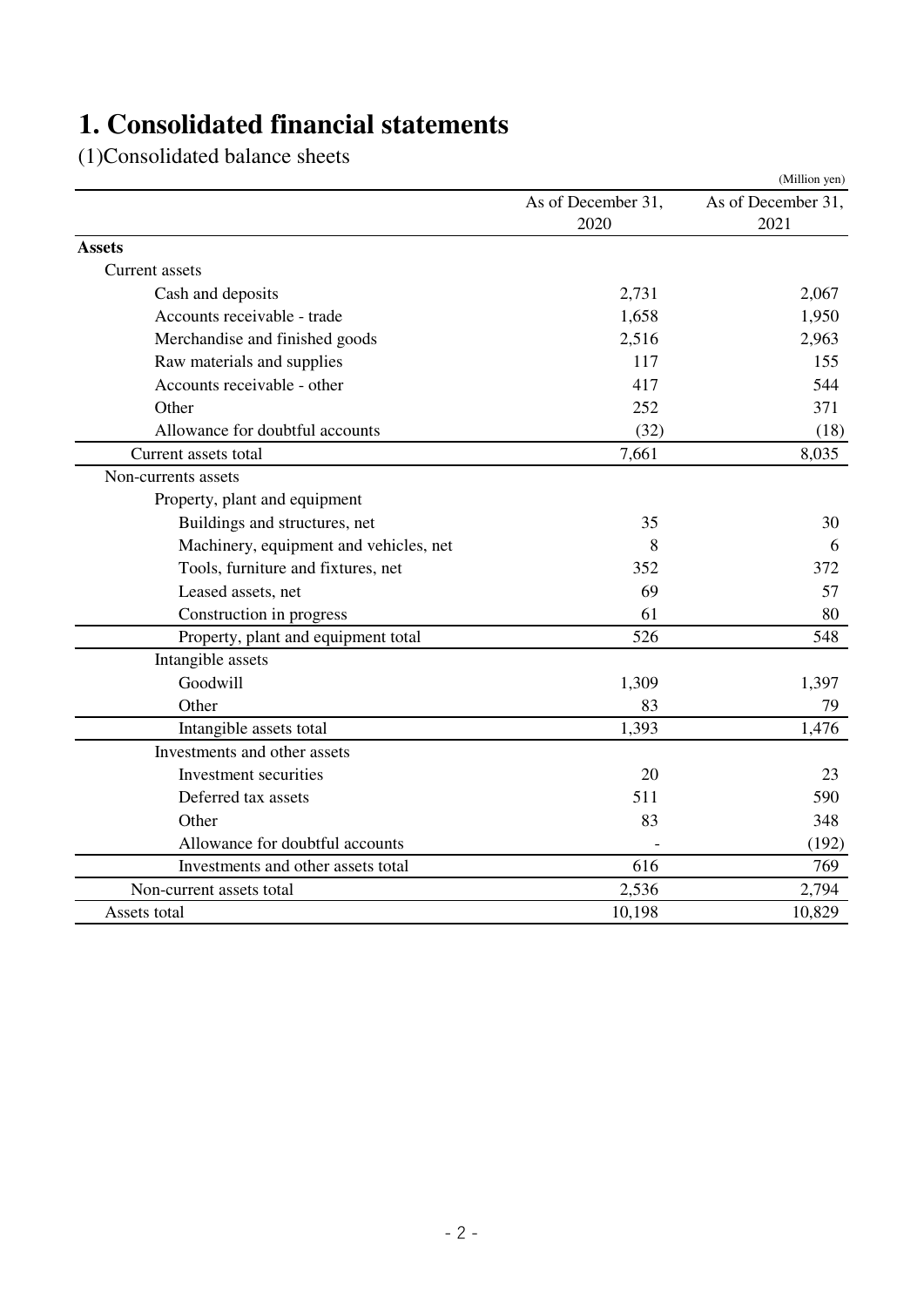|                                              |                    | (Million yen)      |
|----------------------------------------------|--------------------|--------------------|
|                                              | As of December 31, | As of December 31, |
|                                              | 2020               | 2021               |
| <b>Liabilities</b>                           |                    |                    |
| <b>Current liabilities</b>                   |                    |                    |
| Accounts payable-trade                       | 1,133              | 1,000              |
| Short-term loans payable                     | 1,601              | 1,346              |
| Current portion of long-term loans payable   | 120                | 160                |
| Accounts payable-other                       | 564                | 604                |
| Income taxes payable                         | 164                | 265                |
| Provision for bonuses                        | 27                 | 38                 |
| Provision for product warranties             | 74                 | 57                 |
| Other                                        | 198                | 201                |
| Current liabilities total                    | 3,883              | 3,675              |
| Non-current liabilities                      |                    |                    |
| Long-term loans payable                      | 990                | 1,041              |
| Retirement benefit liability                 | 129                | 150                |
| Other                                        | 58                 | 50                 |
| Non-current liabilities total                | 1,177              | 1,242              |
| Liabilities total                            | 5,061              | 4,917              |
| <b>Equity</b>                                |                    |                    |
| Shareholder's equity                         |                    |                    |
| Capital stock                                | 212                | 212                |
| Capital surplus                              | 261                | 261                |
| Retained earnings                            | 4,842              | 5,525              |
| Treasury shares                              | (87)               | (374)              |
| Shareholder's equity total                   | 5,230              | 5,625              |
| Accumulated other comprehensive income       |                    |                    |
| Foreign currency translation adjustment      | (103)              | 220                |
| Remeasurements of defined benefit plans      | (10)               | (9)                |
| Accumulated other comprehensive income total | (113)              | 210                |
| Non-controlling interests                    | 19                 | 75                 |
| Equity total                                 | 5,136              | 5,911              |
| Liabilities and equities total               | 10,198             | 10,829             |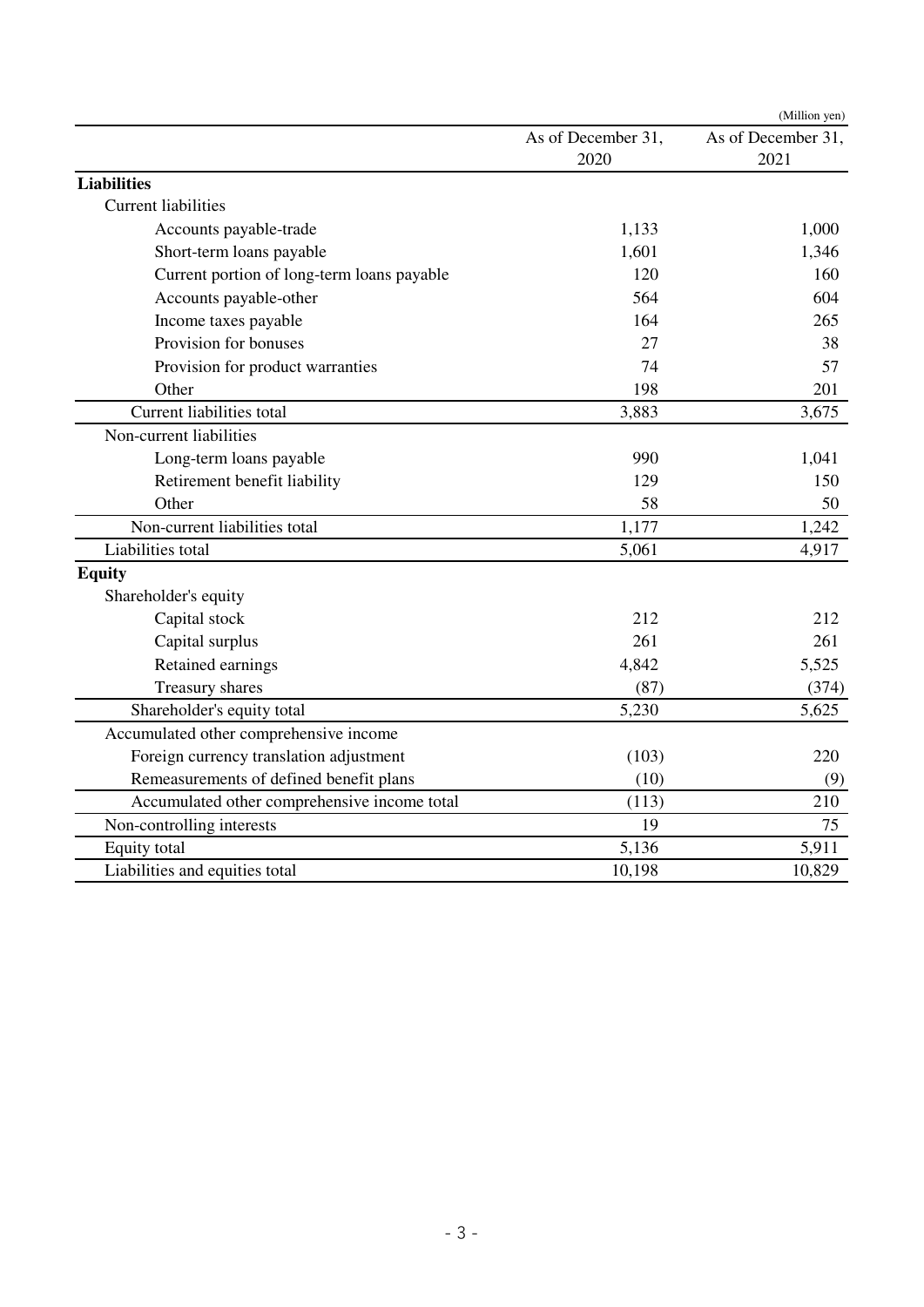# (2)Consolidated income statements

|                                                  |                                         | (Million yen)                           |
|--------------------------------------------------|-----------------------------------------|-----------------------------------------|
|                                                  | For the year ended<br>December 31, 2020 | For the year ended<br>December 31, 2021 |
| Net sales                                        | 10,419                                  | 13,417                                  |
| Cost of sales                                    | 6,131                                   | 7,713                                   |
| Gross profit                                     | 4,288                                   | 5,704                                   |
| Selling, general and administrative expenses     | 3,533                                   | 4,446                                   |
| Operating profit                                 | 755                                     | 1,258                                   |
| Non-operating income                             |                                         |                                         |
| Interest income                                  | 1                                       |                                         |
| Refund of import duty                            | 3                                       | 6                                       |
| Subsidy income                                   | 2                                       | 3                                       |
| Other                                            | 6                                       | 1                                       |
| Total of non-operating income                    | 13                                      | 12                                      |
| Non-operating expense                            |                                         |                                         |
| Interest expense                                 | 30                                      | 29                                      |
| Sales discounts                                  | 18                                      | 16                                      |
| Share of loss of entities accounted for          |                                         |                                         |
| using equity method                              | 240                                     |                                         |
| Foreign exchange losses                          | 20                                      | 7                                       |
| Tax dues                                         | 6                                       |                                         |
| Other                                            | 2                                       | $\overline{0}$                          |
| Total of non-operating expense                   | 318                                     | 54                                      |
| Ordinary profit                                  | 450                                     | 1,216                                   |
| Extraordinary income                             |                                         |                                         |
| Gain on step acquisitions                        | 178                                     |                                         |
| Total of extraordinary income                    | 178                                     |                                         |
| Extraordinary loss                               |                                         |                                         |
| Loss on disposal of fixed assets                 | $\boldsymbol{0}$                        | $\boldsymbol{0}$                        |
| Total of extraordinary loss                      | $\mathbf{0}$                            | $\boldsymbol{0}$                        |
| Profit before income taxes                       | 628                                     | 1,216                                   |
| Income taxes-current                             | 225                                     | 341                                     |
| Income taxes-deferred                            | (111)                                   | (33)                                    |
| Total income taxes                               | 114                                     | 307                                     |
| Profit                                           | 514                                     | 908                                     |
| Profit attributable to non-controlling interests | 11                                      | 54                                      |
| Profit attributable to owners of parent          | 502                                     | 854                                     |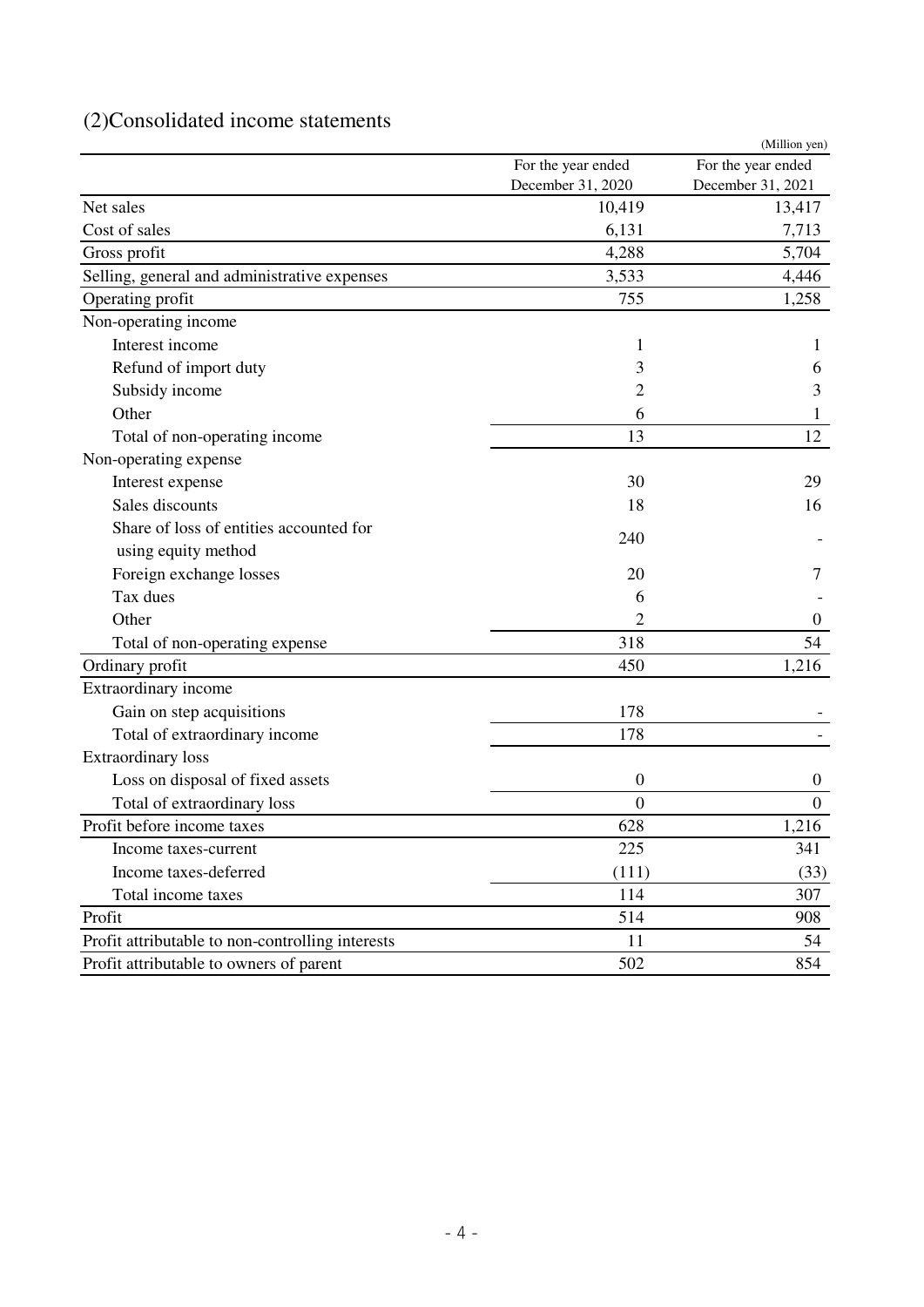# (3)Consolidated comprehensive income statements

|                                                       |                                         | (Million yen)                           |
|-------------------------------------------------------|-----------------------------------------|-----------------------------------------|
|                                                       | For the year ended<br>December 31, 2020 | For the year ended<br>December 31, 2021 |
| Profit                                                | 514                                     | 908                                     |
| Other comprehensive income                            |                                         |                                         |
| Foreign currency translation adjustment               | (114)                                   | 324                                     |
| Remeasurements of defined benefit plans               | (3)                                     | $\theta$                                |
| Accounted for using equity method                     | 3                                       |                                         |
| Total other comprehensive income                      | (114)                                   | 325                                     |
| Comprehensive income                                  | 400                                     | 1,233                                   |
| Comprehensive income attributable to owners of parent | 389                                     | 1,177                                   |
| Comprehensive income attributable                     |                                         |                                         |
| to non-controlling interests                          | 10                                      | 56                                      |